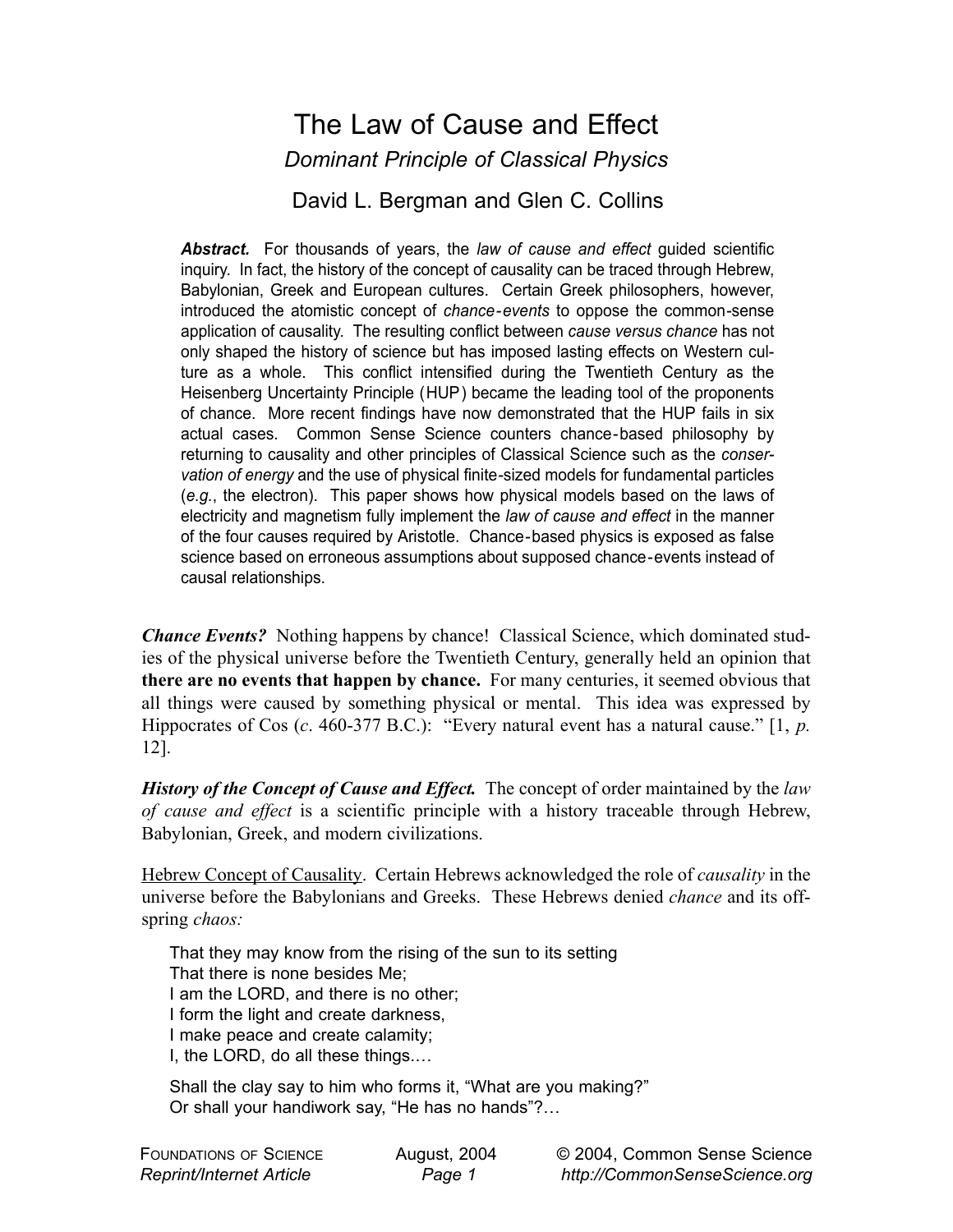I have made the earth, And created man on it. I—My hands — stretched out the heavens.…

For thus says the LORD, Who created the heavens, Who is God, Who formed the earth and made it, Who has established it, Who did not create it in vain [*chaos*, Revised Standard Version], Who formed it to be inhabited: "I am the LORD, and there is no other."  $[2,$  Isaiah  $45:6-7, 9, 11-12, 18]$ .

From these and other writings, it is clear that the Hebrews believed in a Creator who not only created the universe but who also continues to maintains order in the universe through the *law of cause and effect*. In the Hebrew concept of causality, God first created (caused) the universe and now controls natural events by imposing physical laws that all creation follows. Thus, the Creator is both the *prime cause* of and the *sustaining cause* in the universe. The Hebrew concepts of *order* and *causality* by the power of the Creator were subsequently adopted in Christian doctrine:

For by him were all things created, That are in heaven, And that are in earth.... All things were created by him and for him. And he is before all things, And by him all things consist [3, Colossians 1:16-17].

By the short clause "and he is before all things," the writer is specific about a feature of the *law of cause and effect:* every effect has a *preceding* cause.

Babylonian View of Causality. In Mesopotamia, the Hebrew concept of causality was maintained in appearance but substantially changed in form. Stephen Mason explains that these Babylonians believed that various gods controlled events in the heavens and earth:

At first the Mesopotamians considered that the earth and the heavens were two flat discs supported by water, though later the heavens were thought of as a hemispherical vault resting on the waters surrounding the flat disc of the earth. Above the vault were more waters, and beyond the waters was the dwelling of the gods. The sun and the other heavenly bodies were such gods who emerged from their dwelling daily and trace finite orbits over the immobile vault. *The gods controlled terrestrial affairs, and thus the motions of the heavenly bodies were taken to be indications of the destiny that the gods were to mete out to man on earth* [4, p.20, emphasis added].

In Mesopotamia, the *law of causality* was not recognized. Natural events could happen any time—without natural explanations—for it was the whims of gods that caused events on earth. This perversion of the Hebrew concept of causality made the Babylonian ver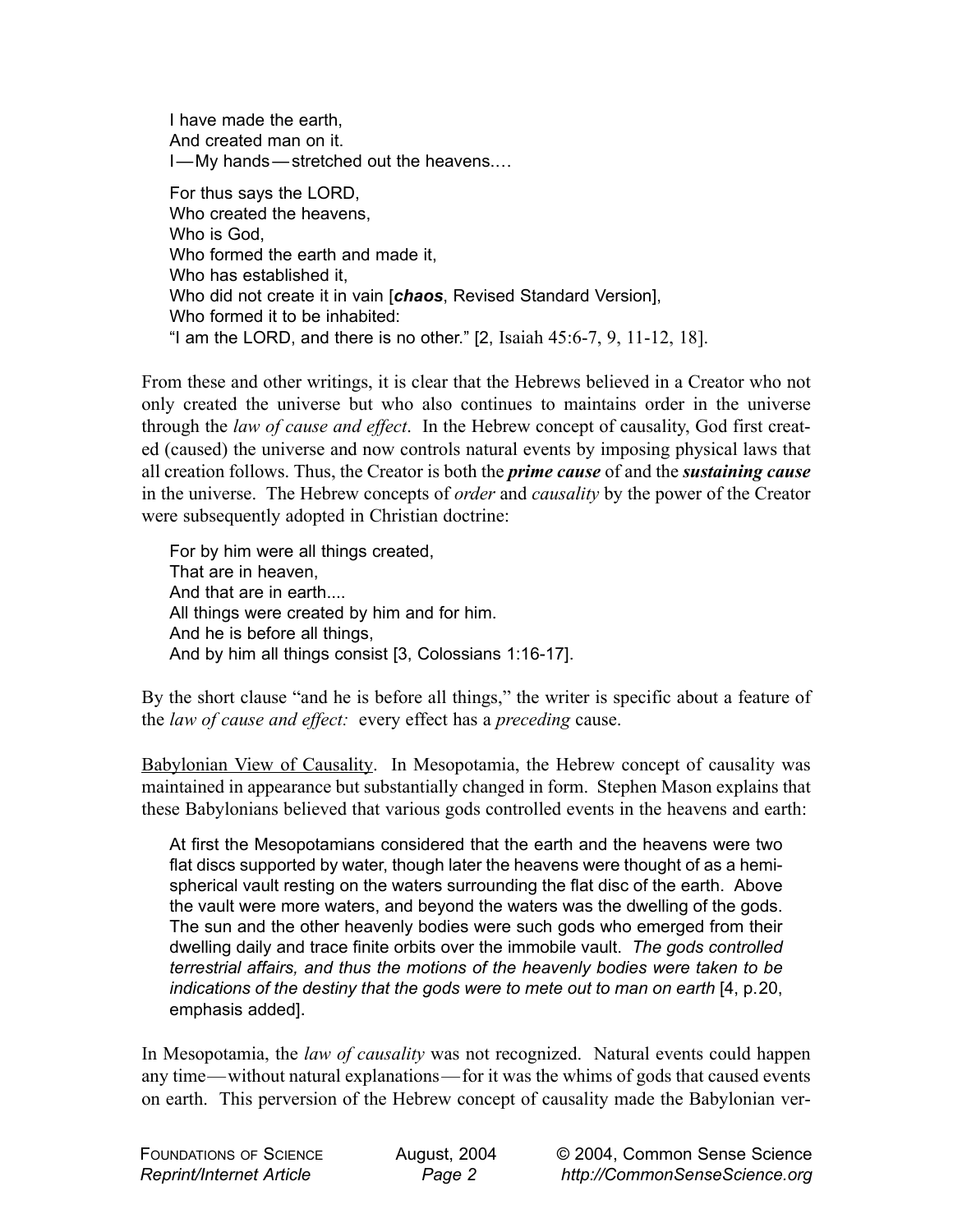sion unsuitable for the conduct of science and attempts to explain any natural phenomena, for the reason that natural laws did not apply to decisions of the gods.

Early Views on Causality Held by Greek Natural Philosophers. Initially, the early Greeks conceived of the *law of cause and effect* in the form expressed by Hippocrates: "Every natural event has a natural cause" [1, *p.* 12]. Plato (*c*. 427-347 B.C.), the consummate rationalist, "considered that intellectual designs and purposes were the formative and guiding principles of all natural processes" [4, *p.* 42]. But Aristotle (384-322 B.C.)

had a richer view of causality than Plato as he accepted also some of the doctrines expressed earlier upon the matter. There were, Aristotle indicated, four main types of cause. *Firstly,* there was the material cause of things, the primary matter out of which objects were made. *Secondly,* there were formal causes, the designs, patterns, and forms which were impressed upon the primary matter. There were, *thirdly,* efficient causes, providing the mechanisms whereby such designs were realized, and *fourthly,* final causes, which were the purposes for which the objects were designed [4, *pp.*43-44].

Atomists Attack Causality. A strong challenge to the prevailing view of causality began to emerge in Greece with the teachings of Leucippus (*c*. 440 B.C.) and Democritus of Abdera (*c*. 420 B.C.):

They believed that everything in the universe was composed of atoms, which were physically indivisible. There were an infinite number of atoms, and they moved perpetually in an infinite void. They had *existed from eternity,* for they had not been created, and could not be destroyed [4, p. 32].

Atomists thus challenged the traditional view that the Creator was self-existent and "before all things." They asserted a principle that **elementary particles called atoms were self-existent and before all things**. The eminent spokesman for atomism, Lucretius, asserted about 50 B.C. that

Nothing can ever be created by divine power out of nothing [5, p. 31].

But how, then, could atomism explain the combination of atoms into molecules, living cells, plants, and animals that readily are seen to exist and even grow? It's all possible, Lucretius tells us, by *chance events\** called *the swerve of the atom:*

Here too is a point I'm eager to have you learn. Though atoms fall straight downward through the void by their own weight, yet at uncertain times and at uncertain points, they swerve a bitenough that one may say they changed direction [6, p. 34].

Although the swerve was never observed, the concept evolved into the second great principle of atomism, **chance**, for the atomists imagined that it was a law of nature that made the Creator irrelevant:

–––––––––––––––––––––––

<sup>\*</sup> Epicurus (342?-270 BC) is credited for the original concept of chance events in nature.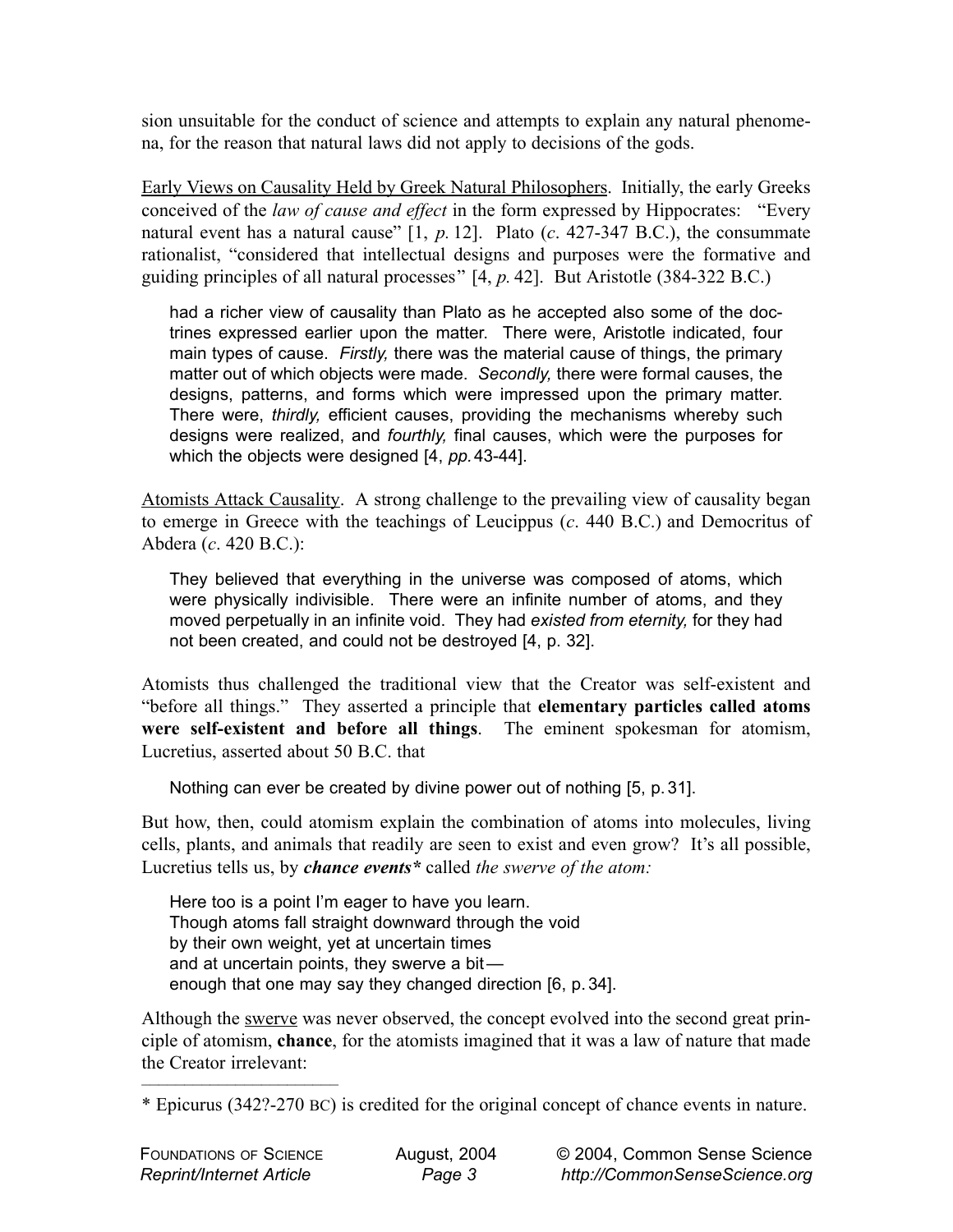Thus, the inherent power of the atom to move by its own weight plus its equally inherent power to swerve from its normal path, plus its power to cling together with other atoms both like and unlike itself, plus the **law of chance**, can and do account for themselves without the intervention of any outside force or guiding intelligence, for every form of being that can be observed by one or another of our senses [6, *p.* xii, emphasis added].

Atomism Versus Creationism. The atomist worldview was extended by Epicurus about 300 B.C. in Greece such that by the middle of the First Century B.C. atomist philosophy had spread to Rome. As noted above, Lucretius promoted the new ideas in a poem that is much studied and still being published today in other languages [5, 6, *etc.*]. In summary, the leading ideas of ancient atomism are:

- Atoms were not created, for they always existed.
- Atoms have inherent power to move by their own weight.
- Atoms have inherent power to swerve from their normal paths.
- Atoms have inherent power to cling to other atoms to form new molecules.
- Atoms give rise to living things which soon die; then the cycle of life and death repeats.
- The *law of chance* accounts for these motions and combinations of atoms.
- The world is inherently chaotic and not deterministic.
- These powers of atoms suggest there are other universes that we cannot observe.
- No outside force or guiding intelligence is needed to explain what the atoms can do.

Each of these principles of atomism oppose a pre-existing principle of Judeo-Christian creationism. The underlying tenets of these philosophies differ in regard to two important questions:

- 1. Which entity is self-existent —atoms or a Creator?
- 2. Which entity has inherent power—atoms or a Creator?

From their earliest expressions, atomism and creationism have been in conflict. A few years after Lucretius died, Rome's greatest orator, Cicero, responded to the atomists' claims with his own book titled "Nature of the Gods" [7]. The conflict concerns philosophy, science, government, and religion. The controversy "on the nature of things" has great significance in public and private life, particularly in Western Culture.

Defense of Creation. As already noted, the Judeo-Christian concept "on the nature of things" includes the scientific premise of *order* and the *law of cause and effect*. About 51- 52 A.D., an influential Christian defended the same premise in a public debate held in Athens, Greece, against Epicurean (atomist) philosophers [3, Acts 17:18]. Paul, the creationist, denied the atomists' premises by stating that atoms were not (1) eternally selfexistent, nor (2) capable of moving on their own, nor (3) capable of giving life: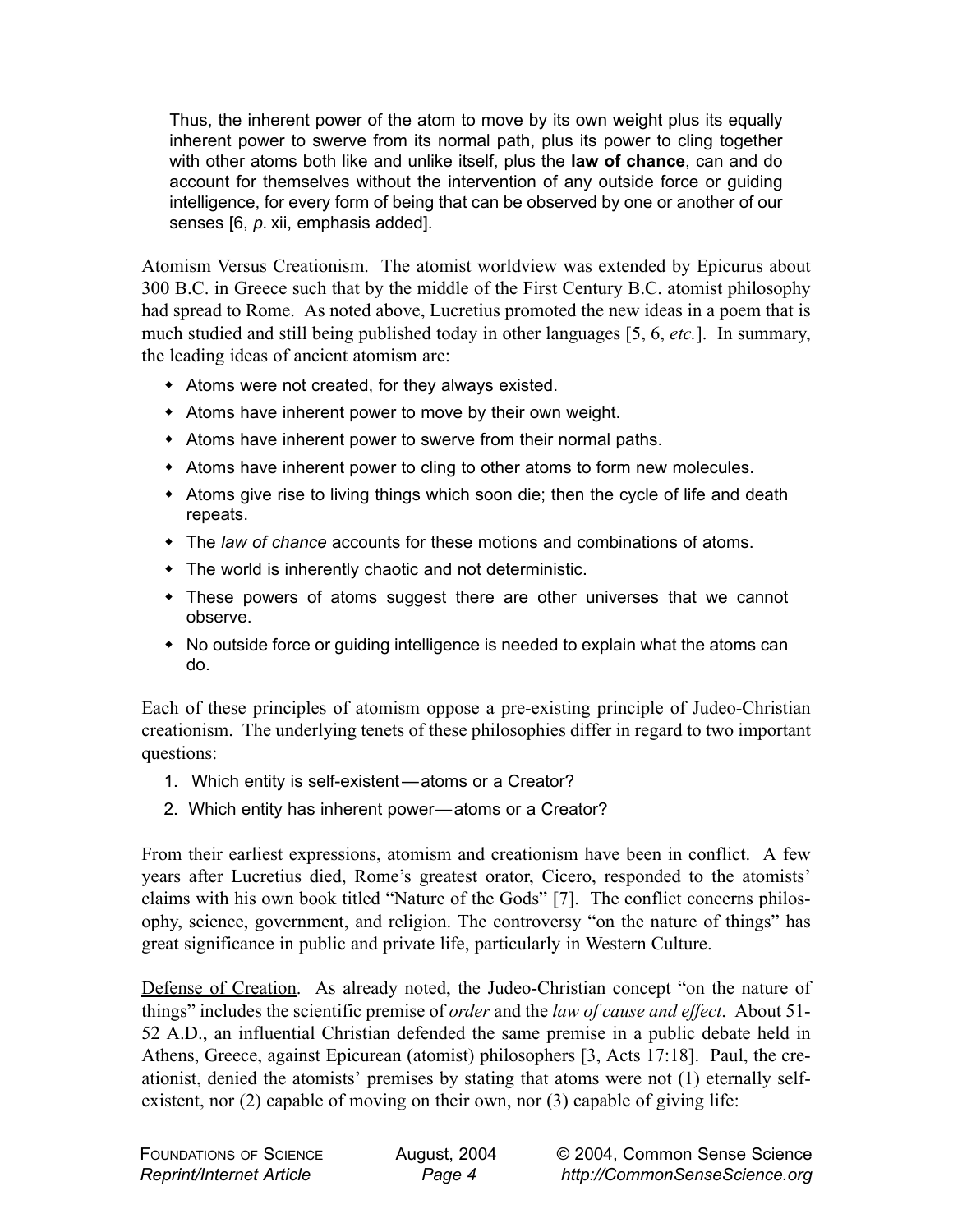For in Him [the Creator] we live, and move and have our being [3, Acts 17:18].

Paul concluded his arguments with a reference to the resurrection of Christ [3, Acts 17:32] which Paul presented as evidence that life came from the Creator and not the atoms. To this evidence, the atomists could only respond by mocking Paul or saying they would hear him again on another occasion [3, Acts 17:32].

For many centuries following, the influence of atomism declined and Western civilization sought knowledge by studying the extensive writings of Aristotle whose premise of causality was inherent with creationism.

Causality Assumed in Classical Science. Around the Sixteenth Century, a scientific revolution began to emerge with explanations of natural phenomena explained by the *law of cause and effect.* Galileo, 1564-1642, professor of mathematics at the University of Padua, used mathematics to state scientific processes with rigor and relationships that clearly showed *cause and effect relationships*. The principle of causality became a fundamental principle of the Scientific Revolution that explained how

Events on Earth would help explain what could be seen in the sky, [and] the sky could show us how things happened on earth. Everywhere nature behaves in an orderly manner, which we can understand... [1, *p.* 29].

Until the end of the Nineteenth Century, scientists who believed the *law of cause and effect* applied the law in their research on the structure of the atom and ultimately produced the Periodic Table of the Elements—a great achievement in knowledge of the order found in nature. With convictions that order could be found in the universe, Classical Physics searched for the cause of that order. Models of matter had to be physical models for interactions in a physical universe. And discoveries in electricity and magnetism by Michael Faraday, 1791-1867, fully incorporated causality and quickly spawned the Industrial Revolution with enormous benefits to mankind.

Atomism in the Twentieth Century. As the Twentieth Century began, most scientists optimistically believed that the Scientific Method employed with the Classical Principles of *causality*, *reality*, and *unity* would continue to unravel the remaining mysteries of physical entities and processes.

But tragically, Niels Bohr, among others, led many physicists astray by abandoning the *law of cause and effect.* In 1913, Bohr proposed a model of the atom that polarized particle physicists into one camp of admirers and another camp of protesters. Among other problems, the Bohr Model depended upon many *chance-event*s that came to be called the "quantum leap": an orbiting electron was supposed to jump from one orbit to another orbit at the whim of nature. This was *not* an original idea: As noted above, another atomist had proposed about 300 B.C. that matter swerves "at uncertain times and at uncertain points."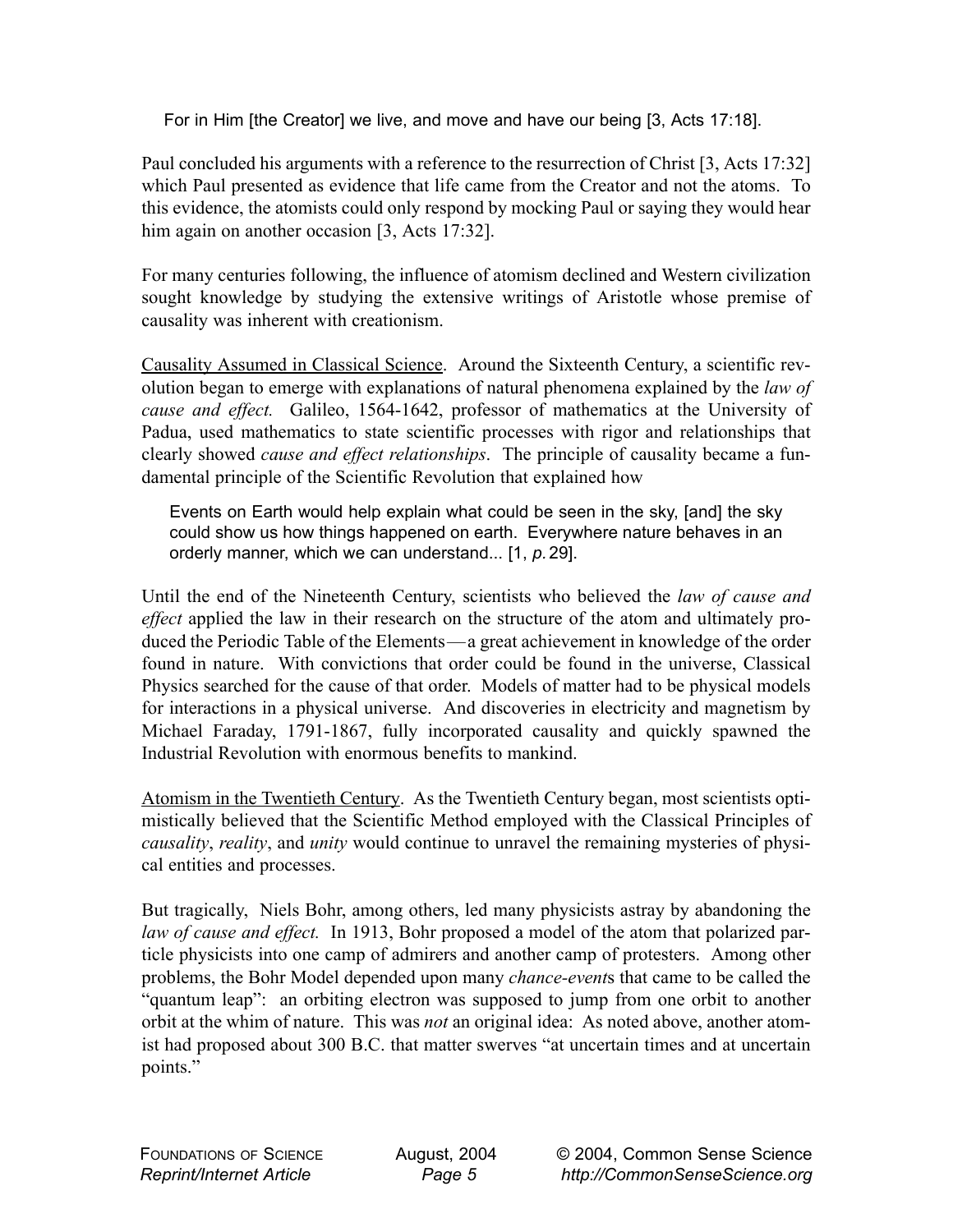There are remarkable similarities of Bohr's "quantum leap" and Epicurus' "swerve" that link together ancient and modern atomism:

- Both assert the power of an elementary particle to swerve from its previous position by changing its motion.
- Both assert the existence of *chance events* by the power of nature and reject "the intervention of any outside force or guiding intelligence" [6, p. xii].
- Both deny determinism in the physical universe.

As Quantum Theory developed, the infamous "quantum leap" came to be associated with emission of photons—quantized particles of light that travelled from one electron to other electrons or protons. These photons have no mass, yet they are endowed with the power to carry momentum and a force from one charged particle to another. Robert Walgate explains the Quantum Theory of force:

Force Carriers. What causes a force between one particle and another at a distance? Modern physics answers: the exchange of yet other particles. Imagine two skaters throwing a ball at one another. The act of giving momentum to the ball in throwing it—and of receiving momentum in catching it—pushes the skaters apart. This accounts for repulsive forces. But in Quantum Mechanics, which affects small-scale phenomena, there is a strange extension and delocalization of events that allows a seemingly impossible event: one skater throws the ball away from the other, in the opposite direction, but the other skater is still able to catch the ball. A little thought shows that if such events were possible — as they are in the world of elementary particles — they would cause an attractive force between the skaters [8].

Atomists state that these (imaginary) random forces (from force-carrying particles called 'bosons'\*) put sub-atomic particles in constant motion. The concept of chance-events was quantified and elevated to a principle to quantify the amount of this action: The Heisenberg Uncertainty Principle (HUP) became the defacto *law of chance* that dominated the theory of particle physics in the Twentieth Century. HUP asserts that "if you measure position accurately you must sacrifice an accurate knowledge of momentum" in an elementary particle:

$$
\Delta p \, \Delta x \geq h \tag{1}
$$

where ∆*p* is the uncertainty in momentum and <sup>∆</sup>*x* is the uncertainty in position and *h* is a small number known as Planck's Constant." Atomists claim this uncertainty is a law of nature and the result of bosons,\* not simply a measurement disturbance [9, *pp*. 68, 103] (*i.e.,* Bohr and Heisenberg claimed that elementary particles such as electrons actually do move randomly by their autonomous power to move).

–––––––––––––––––––––––

<sup>\*</sup> Bosons are said (by modern atomists) to be short-life elementary particles that carry forces by traveling between long-life material particles. One type of boson is the *photon*, a particle that carries a force of repulsion from one electron to a second electron.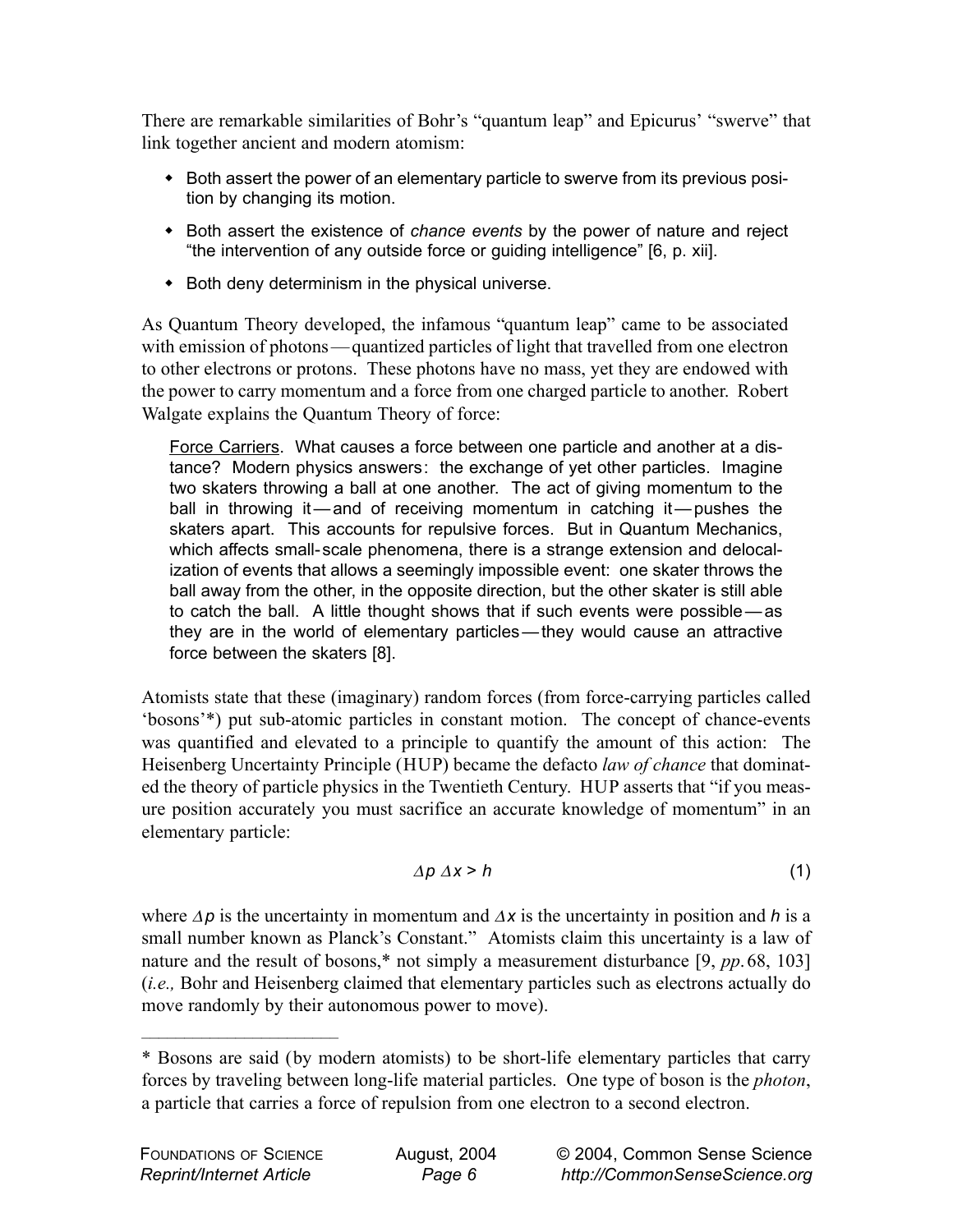| Physical<br>System                                                                            | Uncertainty in<br>Position $\Delta q$ | Uncertainty in<br>Momentum $\Delta p$                           | Observation<br><< HUP                                     | Magnitude<br>of Failure |
|-----------------------------------------------------------------------------------------------|---------------------------------------|-----------------------------------------------------------------|-----------------------------------------------------------|-------------------------|
| Photon in a<br>Living Cell                                                                    | $\Delta q < 10^{-3}$ cm               | $\frac{\Delta p}{\hbar}$ < 10 <sup>-1</sup> cm <sup>-1</sup>    | $\frac{\Delta p \Delta q}{h}$ < 10 <sup>-4</sup> << 1     | 10,000                  |
| <b>Photon</b><br>Received by a<br>Pocket Radio                                                | $\Delta q < 10$ cm                    | $\frac{\Delta p}{h}$ < 2 × 10 <sup>-7</sup> cm <sup>-1</sup>    | $\frac{\Delta p \Delta q}{h}$ 2 \times 10^{-6} << 1       | 500,000                 |
| Electron in the<br>Hydrogen Atom                                                              | $\Delta q < 10^{-8}$ cm               | $\frac{\Delta p}{t}$ < 10 <sup>2</sup> cm <sup>-1</sup>         | $\frac{\Delta p \, \Delta q}{h} < 10^{-6} << 1$           | 1,000,000               |
| Photon in tip of<br>Scanning Light<br>Microscope                                              | $\Delta q < \frac{\lambda}{10}$       | $\frac{\Delta p}{\hbar} < 6 \times 10^{-6} / \lambda$           | $\frac{\Delta p \Delta q}{h}$ < 6 × 10 <sup>-7</sup> << 1 | 1,670,000               |
| The Electron in<br>Beta Decay                                                                 | $\Delta q < 3.4 \times 10^{-13}$ cm   | $\frac{\Delta p}{\hbar}$ < 8 × 10 <sup>9</sup> cm <sup>-1</sup> | $\frac{\Delta p \Delta q}{h}$ 3 \times 10^{-3} << 1       | 333                     |
| A Photon in<br><b>Wiener Fringes</b>                                                          | $\Delta q < 2 \times 10^{-6}$ cm      | $\frac{\Delta p}{t}$ < 5 × 10 <sup>3</sup> cm <sup>-1</sup>     | $\frac{\Delta p \, \Delta q}{\hbar} < 10^{-2} << 1$       | 100                     |
| <b>Table</b><br>Magnitude of failure of the Heisenberg Uncertainty Principle in actual cases. |                                       |                                                                 |                                                           |                         |

Recently, however, Paul Wesley has shown that HUP "fails by many orders of magnitude for actual examples, where the uncertainties are known.... There does not appear to be any intrinsic limitation to our knowledge about the state of a system as implied by the Uncertainty Principle.... Ordinary scientific considerations indicate that our knowledge is limited only by ordinary experiment error" [10, *pp*.152-166]. Wesley shows six actual examples where the HUP fails badly (*i.e.*, HUP is wrong by factors ranging from 100 to over 1,000,000). See the Table for a list of these six cases. If the so-called "law of chance" is wrong, an unbiased conclusion should be that the *law of cause and effect* is right.

Pseudo-causality of Albert Einstein. Albert Einstein (1879-1955) never accepted the Heisenberg Uncertainty Principle with its implications for chance events by the power of the atom. Nevertheless, his own ideas on "space" were eagerly adopted and incorporated into the Quantum Theory by atomists who imagined that "quantum fluctuations" were common not only in the sub-atomic realm but also in the cosmos.

Einstein rejected the so-called *law of chance* and proposed a mechanism for causality to govern forces on objects that include electrons and stars. Instead of the power of nature residing in the eternal atoms, he asserted the power of nature residing in eternal "space." The traditional view of the great expanse—sometimes called heaven or the sky but always characterized by *void* and *the absense of material objects*— was given a name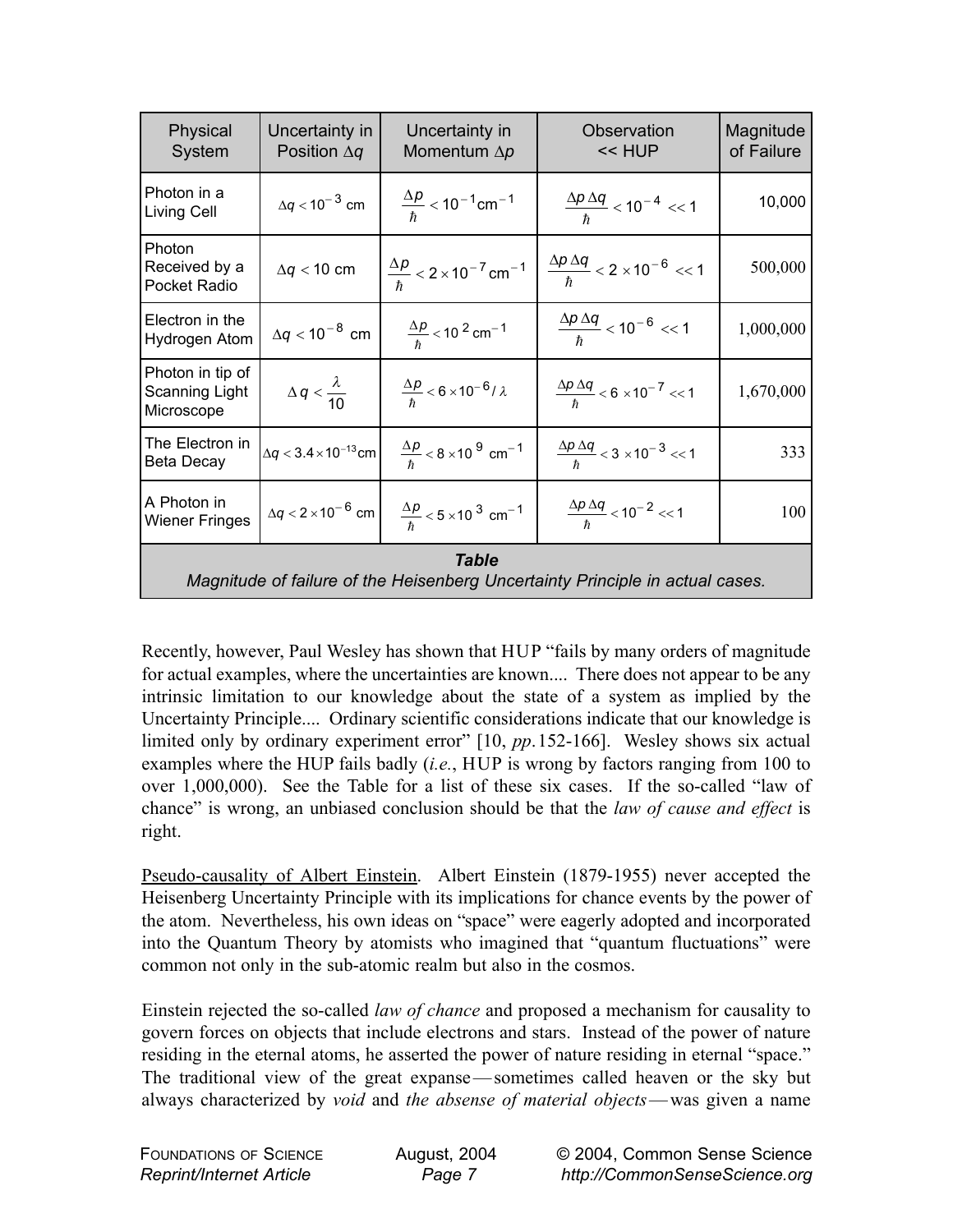"space" and assumed by Einstein to have physical properties. The imagined existence of "space" underlies Einstein's Theory of Relativity. Writing in 1905, Einstein stated:

The principle of inertia, in particular, seems to compel us to ascribe physically objective properties to the space-time continuum [11, *p.* 55].

... the properties of the space-time continuum which determine inertia must be regarded as field properties of space, analogous to the electromagnetic field [11, *p.* 56].

To atomists, the concept of space with properties and power was as appealing as the concept that the atom has autonomous power. Today, while modern physicists imagine tiny quantum fluctuations occurring in atoms as bosons carry forces between material particles, modern cosmologists imagine that a huge quantum fluctuation called "The Big Bang" caused the entire universe. Today, natural philosophers called "physicists" are much like the first atomists, who "used the atomic philosophy mainly to combat religion, not to extend man's understanding and control of nature" [4, *p.*2]. The hostility of modern atomists unleashed against anyone who believes in a Creator or creation is wellknown. Atomists still reserve all power for "Nature" which grants such power to "space" and atoms.

However, the imagined properties of space are based solely on theory and have *not* been observed. Physicist and philosopher David Harriman says that space is "absolutely nothing":

I want to start by stating unequivocally, there is no such thing as "space," whether viewed as the infinite void of the Greek atomists, or the receptacle of Plato, or the absolute cosmic reference plane of Newton, or the acrobatic and curving frame of Einstein, or the final frontier of James P. Kirk. *There is no such entity* [12].

If "space" is not a real physical entity, then "space" cannot cause anything to happen. When atomists look to "space" for explanations of events in the heavens, they place their hope in a powerless non-entity—an impotent, ignorant, and non-existent god.

Causality in Common Sense Science. Common Sense Science has implemented Aristotle's ideas on casuality in a comprehensive theory of forces and matter. Consider, for example, the fundamental cause of exerting a force between charges (*e.g.,* two electrons). For this situation, Aristotle's four causes in CSS theory are:

- 1. Material Cause. Electrons are composed of electrical charge. Furthermore, this charge, causes an external electric field and an external magnetic field. The fundamental entities found in nature are electrical charge, electric fields and magnetic fields [13, Concept #3, Table 1].
- 2. Formal Cause. The Helicon is the form of elementary particles that stores charge in a stable configuration. The charge and its motion on the boundary of a helicon cause specific shapes and intensities in the fields surrounding the helicon, reach-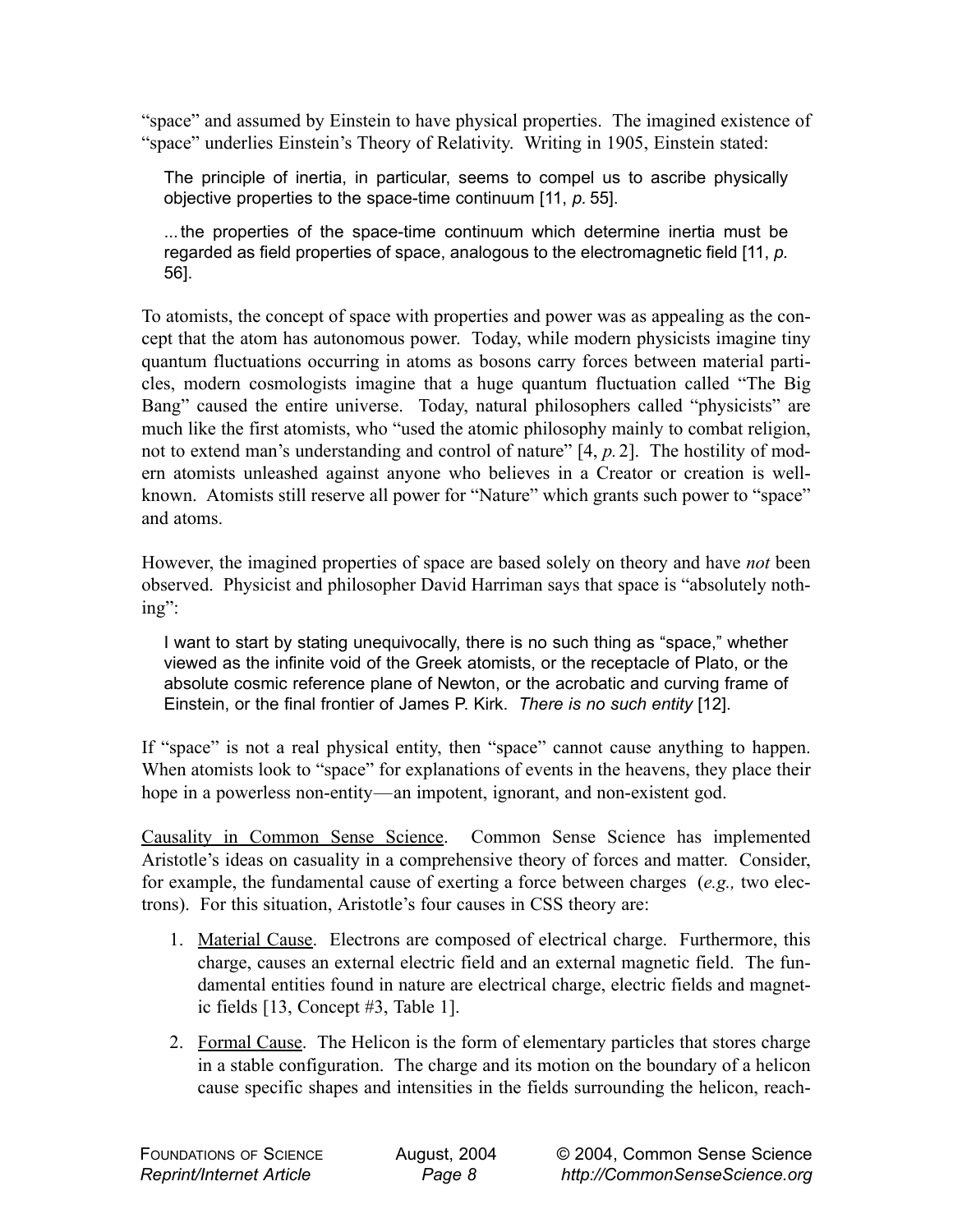ing out to great distances at the speed of light [14, Properties #8, 12, 16, Table 2a].

- 3. Efficient Cause. The mechanism for one electron to repel another electron is the interaction of the fields of the first electron with the charge of the second electron. An electric field acts upon the charge of the second electron. A magnetic field acts on the current of the second electron. Both electrons deform (change shape and size) in order to emit and absorb electromagnetic field energy.
- 4. Final Cause. The purpose of an electron's design, in this example, is to repel another electron. The final, ultimate cause of the repelling force is the interaction of one electron's charge with the other electron's fields.

This explanation solves an age-old mystery of how forces are transmitted across great distances without any physical contact of two interacting bodies. By applying the *law of cause and effect* in physical models, Common Sense Science invariably predicts the results of actual measurements from the cosmic to microcosmic realms of the universe.

*Cause of the Universe.* What explains the *existence* of the physical universe? Three distinct cosmologies are widely held and summarize the leading explanations of origins.

- a. **Eternal Cosmology.** The universe had no beginning because it always existed, or
- b. **Creation Cosmology.** The Creator made the universe with all its laws, energy, and features, or
- c. **Natural Cosmology**. Nature made the universe and it evolved into its present form by evolving laws, materials and natural processes.

How does the *law of cause and effect* enter into each view? According to **Eternal Cosmology**, the universe is self-existent, and there is no cause for its beginning. The *law of conservation of energy* has always prevailed and will continue to prevail forever.

According to **Creation Cosmology**, the power to create resided eternally in the Creator who then established the universe in a mature, functional form [15, Genesis 1:11] by supplying the energy now contained in the universe. After the events of creation, the order in the universe has been maintained by the *law of cause and effect* as well as the *law of conservation of energy*.

According to **Natural Cosmology**, the story of origins is more complicated. Modern atomists believe that Space always existed everywhere. At the beginning, Space is supposed to have caused the first quantum fluctuation, a primeval event called "The Big Bang" that produced all the energy in the universe. From that moment, the prevailing laws of physics governed the evolution of matter through stages of increasing complexity that produced elementary particles, atoms, molecules, stars, galaxies, heavy elements, biologically important molecules, amino acids, proteins, DNA, life (the first living cell), all forms of plant and animal life and man (both male and female). To accomplish this, the laws of physics, chemistry and biology also evolved to their present state. Thus, Space itself is considered the primeval source of the energy and intelligent design now embod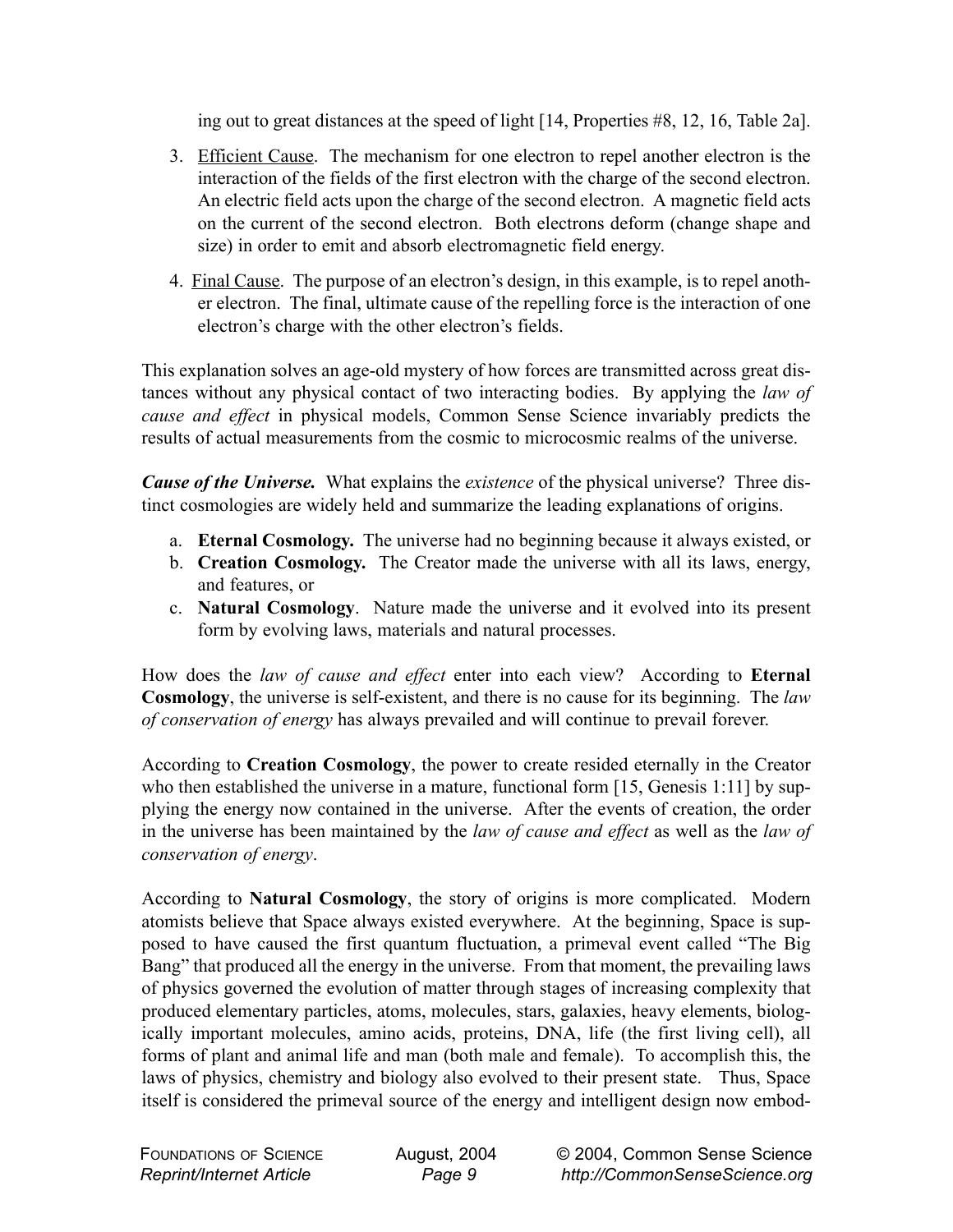ied in the entire universe. However, atoms, elementary particles, and the Sun are also endowed with power to maintain the processes in operation today.

*Causality in the Law of Conservation of Energy.* The fundamental force laws of physics specify the motions of material objects. Thus, these laws explain the cause and effect relationships that constrain motions of objects, as well as their sizes and shapes. Evidently, the *law of cause and effect* is embedded in the fundamental force laws of physics (*e.g.*, Faraday's *law of magnetic induction*, Newton's *law of gravitation*, *etc.*).

By the end of the Nineteenth Century, concepts of energy, potential energy, kinetic energy, and conservation of energy were so well-established and interrelated by theory that few, if any, questioned the intrinsic relationship between the *law of cause and effect* and the *law of conservation of energy.* And thus, scientific evidence for the *law of cause and effect* is enhanced by validation of the *law of conservation of energy*— presented in the remainder of this report.

The *law of conservation of energy* has been verified every time it was tested, making it certain as a law of science [17]. Although many have tried to make a "perpetual motion machine" that produced more energy than it consumed *no one has ever succeeded*.

All physicists know this law of nature, but many still insist that Quantum Mechanics need not follow the law, because Quantum Mechanics makes some successful predictions, or because, they say, the law does not apply over short time-intervals, or because "laws of physics evolved and changed, especially during the first moments of The Big Bang. Since the failure of HUP has been demonstrated, true science does not use it but proceeds with models and force laws that conserve energy. A dictionary gives a definition of the conservation law:

**conservation of energy,** *Physics*. The principle that in a system that does not undergo any force from outside the system, the amount of energy is constant, irrespective of its changes in form. Also called *law of conservation of energy* (1850-55) [16].

In physics, the application of a force acting over a distance adds or removes energy from a system. Since force causes some action, it is evident that causal force laws are conservative (*i.e.,* they strictly adhere to the *law of conservation of energy*).

In contrast, the Heisenberg Uncertainty Principle *never* adheres to the *law of conservation of energy.* When written in the form of energy *E* and time *t*, the HUP becomes:

## <sup>∆</sup>*E* ∆*t* > *h* (2)

Even atomists— who claim this Principle allows Space to create a virtual particle of energy ∆*E* that self-annihilates after a time-interval <sup>∆</sup>*t —*recognize a violation of the *law of conservation of energy.* Although the *law of conservation of energy* was established upon valid experimental data, atomists ignore this evidence and claim that this law, and other laws of physics, *change* depending upon domain, scale, and historical epoch.

| FOUNDATIONS OF SCIENCE                 | August, 2004 | © 2004, Common Sense Science  |
|----------------------------------------|--------------|-------------------------------|
| <i><b>Reprint/Internet Article</b></i> | Page 10      | http://CommonSenseScience.org |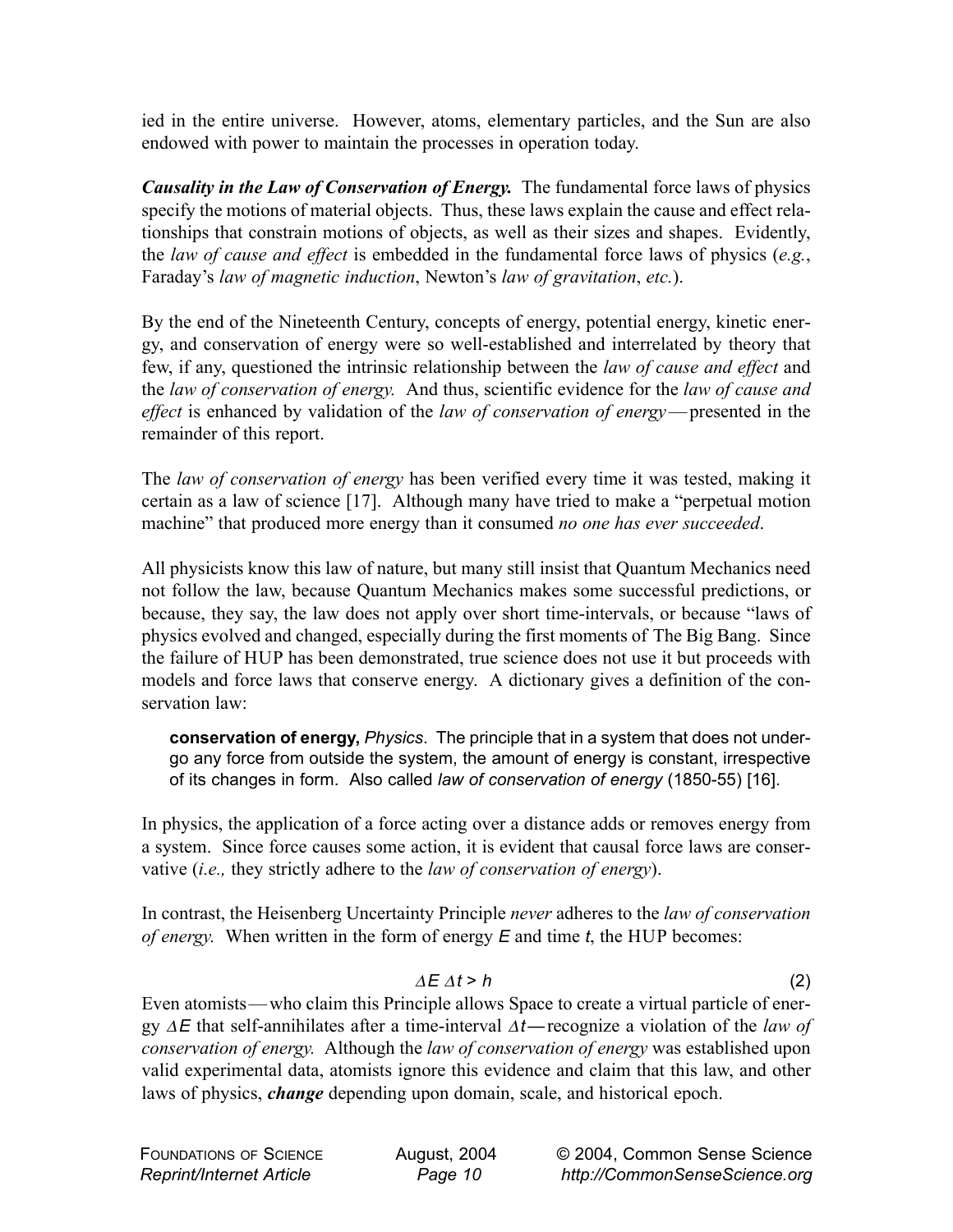*Conclusions.* Classical Physics, Common Sense Science, and Creation are all *scientific* systems of knowledge based on causality, logic, observed data, and an unbiased analysis of all the available information. Modern Physics based on Quantum Theory and Relativity Theory, Atomism, Naturalism, the Heisenberg Uncertainty Principle, Evolution, and the *law of chance* are all based on unvalidated (and /or falsified) assumptions driven by agendas often religious in character. Atomism has been exposed as false science based on erroneous assumptions about chance-events instead of causal relationships.

## *References.*

- [1] Jack Meadows, **The Great Scientists**, Oxford University Press, New York (1987).
- [2] Isaiah, **The Bible,** Authorized Version.
- [3] Paul, **The Bible,** Authorized Version.
- [4] Stehpen F. Mason, **A History of the Sciences,** Collier Books, NY (1956, 1962).
- [5] Lucretius, **On The Nature of the Universe**, translated by Ronald Latham, Penguin Books (1951).
- [6] Frank O. Copley, introduction to **Lucretius, The Nature of the Universe**, W. W. Norton & Co., NY (1977).
- [7] Cicero, **The Nature of the Gods,** Horace C. P. McGregor (translator), Penguin Books, NY (1972).
- [8] Robert Walgate, "Elementary Particles," **Colliers Encyclopedia for Computer** on Three Compact Discs (1998).
- [9] Nick Herbert, **Quantum Reality,** A Doubleday Anchor Book, NY (1985).
- [10] J. Paul Wesley, **Classical Quantum Theory,** Benjamin Wesley, publisher, Weiherdammstrasse 24, 78176 Blumberg, Germany (1996).
- [11] Albert Einstein, **The Meaning of Relativity,** Fifth Edition, Princeton University Press (1988).
- [12] David Harriman, "Physicists Lost in Space," audio recording on tape of presentation at Lyceum Summer 1990 Conference, Ayn Rand Bookstore, http://www.aynrandbookstore2.com/store/.
- [13] David L. Bergman, "Observations of the Properties of Physical Entities, Part 1 — Nature of the Physical World," **Foundations of Science,** vol. 7, no. 1 (February 2004).
- [14] David L. Bergman, "Observations of the Properties of Physical Entities, Part 2 Shape and Size of Electron, Proton and Neutron," **Foundations of Science,** vol. 7, no. 12 (May 2004).
- [15] Moses, **The Bible,** Authorized Version.